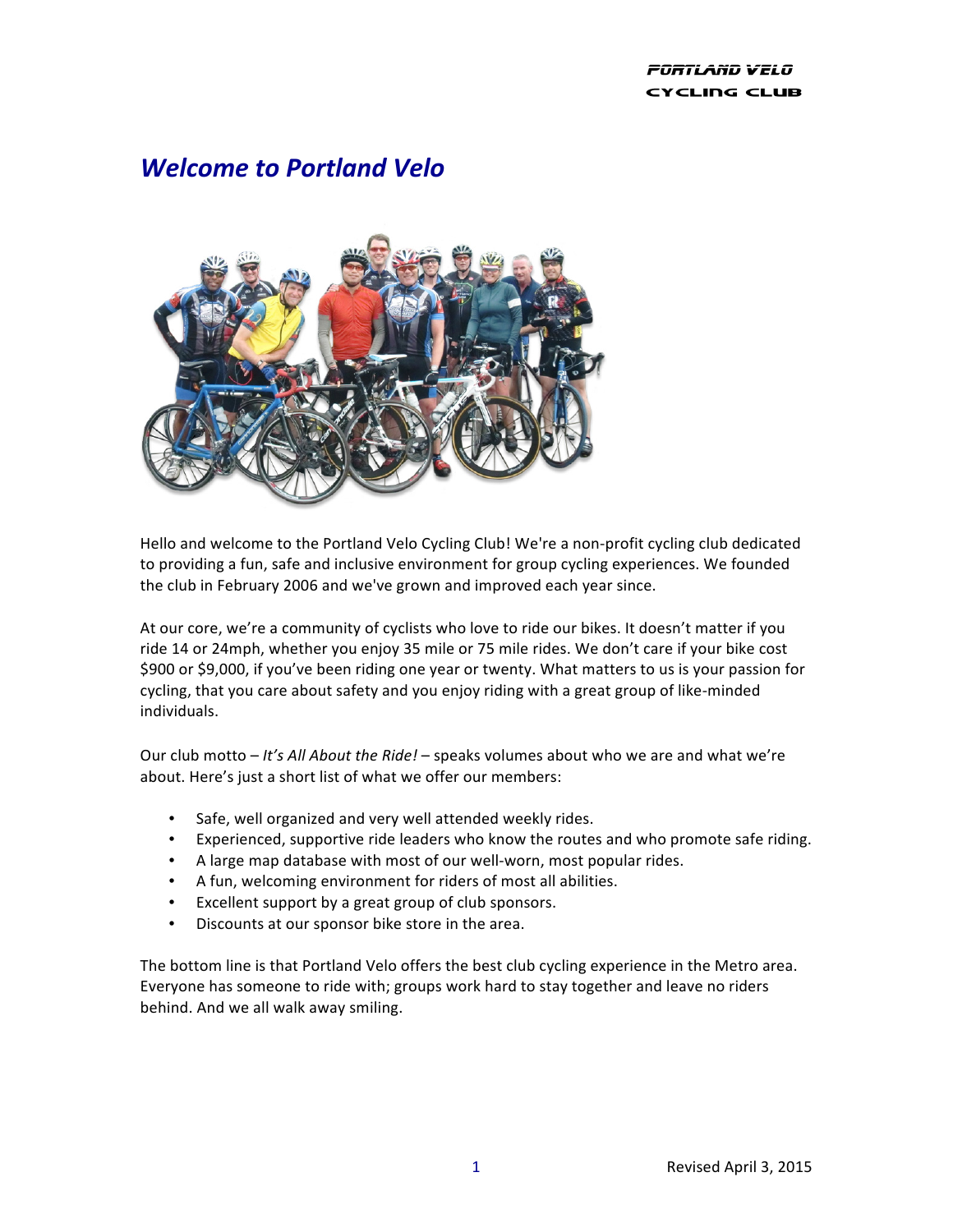## *Table of Contents:*

- *Our Values*
- *Rules of the Road*
- *Ride Offerings*
- *Group Ride Guidelines*
- *Portland Velo Saturday Ride*
- *Weekly Saturday Ride Announcements*
- *Inclement Weather Policy*
- *PV Racing Team*
- *Portland Velo Sponsors and Member Benefits*

## *Our Values*

Here are the three founding principles of Portland Velo:

• **It's All About The Ride**

Our members are more interested in riding with their friends than they are in club business. We're organized to focus on providing fun, safe and rewarding cycling experiences. Period.

• **Everyone Rides With Someone** Above all else, we look out for each other on the road, so that everyone comes back in one piece. Our ride leaders are the best in the area - they know the routes and the groups work hard to stay together and leave no rider behind.

### • **We All Walk Away Smiling**

It's in everyone's best interests to keep things fun and safe. Our members support and encourage each other, and we've all made new friends along the way.

## *Rules Of The Road*

At Portland Velo, we want all our members and guests to have a fun, safe and memorable experience. Our *Rules Of The Road* are meant to help you understand what to expect on a Portland Velo ride and what we expect from you as a ride participant. Please take a minute to familiarize yourself with the *Rules Of The Road*. If you have any questions, feel free to contact any club director or ride leader.

- Everyone likes to groove to their favorite tunes when they work out, but on Portland Velo rides, **headphone use is not permitted**. It is beyond safe and quite frankly, rude to your fellow riders.
- The same thing goes for cell phones cell phone use while riding is a big no-no. Talk, text and email on your own time and in the safety of a rest stop or parking lot. If you feel compelled to talk or text during a ride, please pull over at a safe place and do your thing, however, your group is not obligated to wait while you're talking or texting so, be prepared to either finish solo or ride fast enough to catch your group.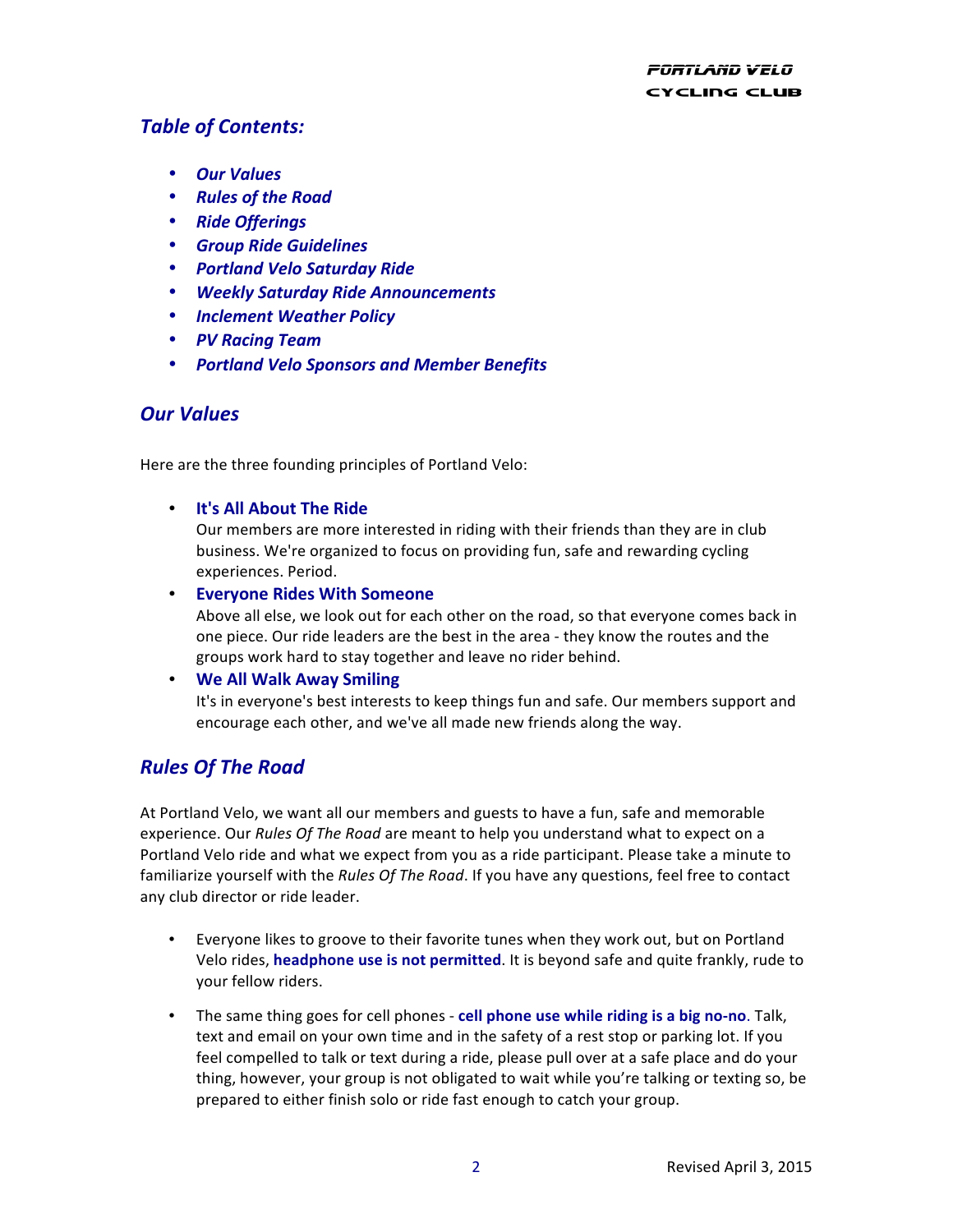- Yes, we do welcome recumbents, however since our club rides are road-bike oriented, only "SWB"/short wheelbase recumbents are permitted on clubs rides.
- We strongly advise against mountain bikes on our group rides. Our rides are road specific and as such, riding a heavy mountain bike puts you at a distinct disadvantage.
- Riding in a group requires you to have complete control over your bike at all times. Time trial/triathlon specific, aero-bar only bikes are sleek and obviously very fast, however what you gain in speed you sacrifice in bike control in group ride situations. **Please leave your time-trial/tri-bike at home.** Bikes with aero/tri clip-ons are OK to use as you still have full access to your normal controls.
- Staying on the correct side of the centerline is not just a good idea, it's the law. There is never a reason to cross the centerline. This action is 100% reckless and is plain stupid. A quick "on your left" will usually clear the way for you to pass safely without crossing the centerline.
- Ever ridden in a pack and hit a pothole hard that the person in front of you could/should have warned you about? Group rides are about friends looking out for each other on the road. Please communicate verbally or through hand signals any road debris, approaching vehicles or other hazards. It's the right thing to do.
- We are all cyclists and most of us are motorists. Be respectful of all users of the road and it will pay off in spades. In the absence of a designated bike lane it's always safer for you and the group to ride single file.

We ask all club members and guests to ride in a responsible, safe and law-abiding fashion. While on any Portland Velo ride you, along with everyone on that ride, represent Portland Velo Cycling Club. We ask that you respect our club and what we stand for. Please conduct yourselves in a manner consistent with our reputation which is one of riding safe, of welcoming new comers, of having fun and sharing our passion for cycling.

## *Portland Velo Ride Offerings*

At Portland Velo, we believe our members and guests are most interested in getting on their bike and riding with their friends. We conduct our club meetings on-bike – after all this is a very social cycling club. Here are a few ways you can get involved:

### **The Saturday Ride**

This is our largest group ride of the week and one of, if not, the largest weekly group rides in Portland. Ride distances vary from just over 30 to 50 miles and we typically alternate weeks between relatively flat to rolling routes and routes with some real climbing thrown in. Each week we ride a different route and have designated ride leaders for every group to make sure we all stay on course and safe.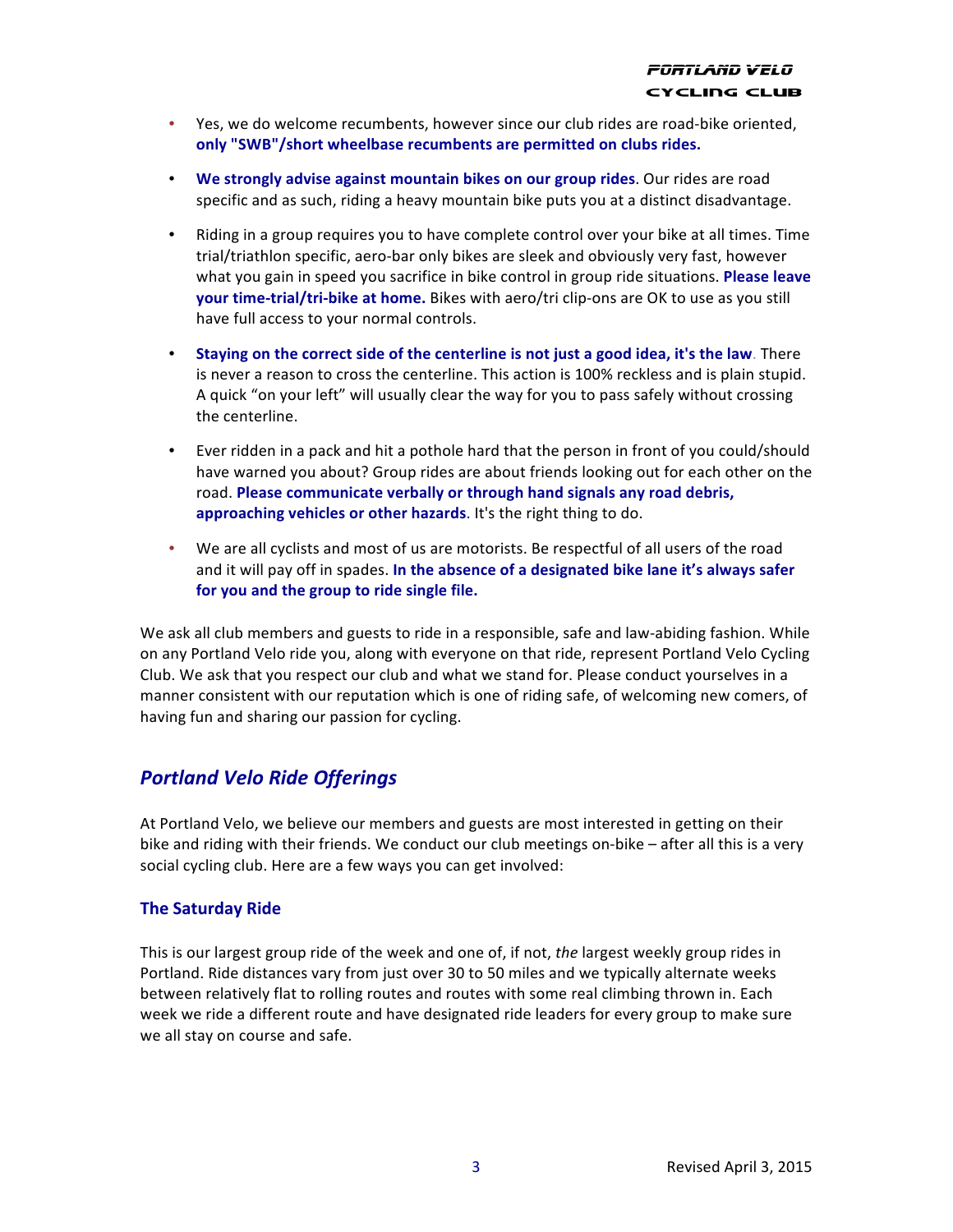### **Tuesday and Thursday Rides**

All routes start at Wilshire Park in Northeast Portland. There are a variety of routes, mostly involving crossing the I-5 or I-205 bridges over toward Vancouver or Camas, but some out toward Troutdale and the gorge. The most common ones are posted on the PV website. Like all our club-sponsored rides, no one gets left behind. There are regroups as needed, particularly after any climbs, and usually one restroom/nutrition stop. These rides typically have 5-15 riders. A mailing list is maintained and used to provide information about the upcoming ride, including the route and possible weather cancellation  $-$  since there are fewer riders involved, particularly during the winter, rides may be cancelled if enough riders have not responded that they wish to ride.

For more information see the PV website at http://www.portlandvelo.net/ or, contact Terry Lawson at lawson.terry@gmail.com

### **Event Rides**

Portland Velo does not officially sponsor public event rides, however, throughout the year we gather as a club and participate in "event rides" such as Monster Cookie, Reach the Beach, Oregon Gran Fondo, Mt Adams Country Tour, Bridges to Breakers, Oregon MS 150 and many others. We use both our website and the club Facebook page to announce which rides we'll do "as a club". Some rides, such as Monster Cookie, can see as many as 75 members participating!

## *Group Ride Guidelines*

A Portland Velo group ride is a special thing. For many of us, it's the highlight of the week. Why is our Saturday ride so much better than the countless other group rides we've all tried? It's about the ride yes, but it's also about the people and  $-$  more to the point  $-$  The Group.

- Safety first. Follow the rules of the road: Stop at red lights, give right-of-way, ride to the right.
- It's not a race. A group ride is just that, riding as a group, for the benefit of the group. If you want to show people how fast you can ride, get an OBRA license and participate in some of the amazing races we have nearby.
- **We don't leave riders behind** we take care of each other. The day you pull in a rider who bonked, or help fix a flat will surely be repaid to you or another friend who's run out of gas.
- **Communicate.** Call out obstacles and traffic for the group. If you head back early in the route or decide to drop back to another group, make sure that you let someone know.
- Know your limitations. If you don't feel comfortable stay near the back of the group. If you have a specific concern talk to the ride leader either right away, or at the end of the ride.
- **Share the work.** If you're feeling strong, share some time at the front. A good pace-line is a SMOOTH pace-line. Keep your speed steady and ride predictably.
- **Play your part.** Ride leaders are there to help guide the group, but everyone in the group has a part to play. Ride safely, help keep the group on course and within the posted speed range.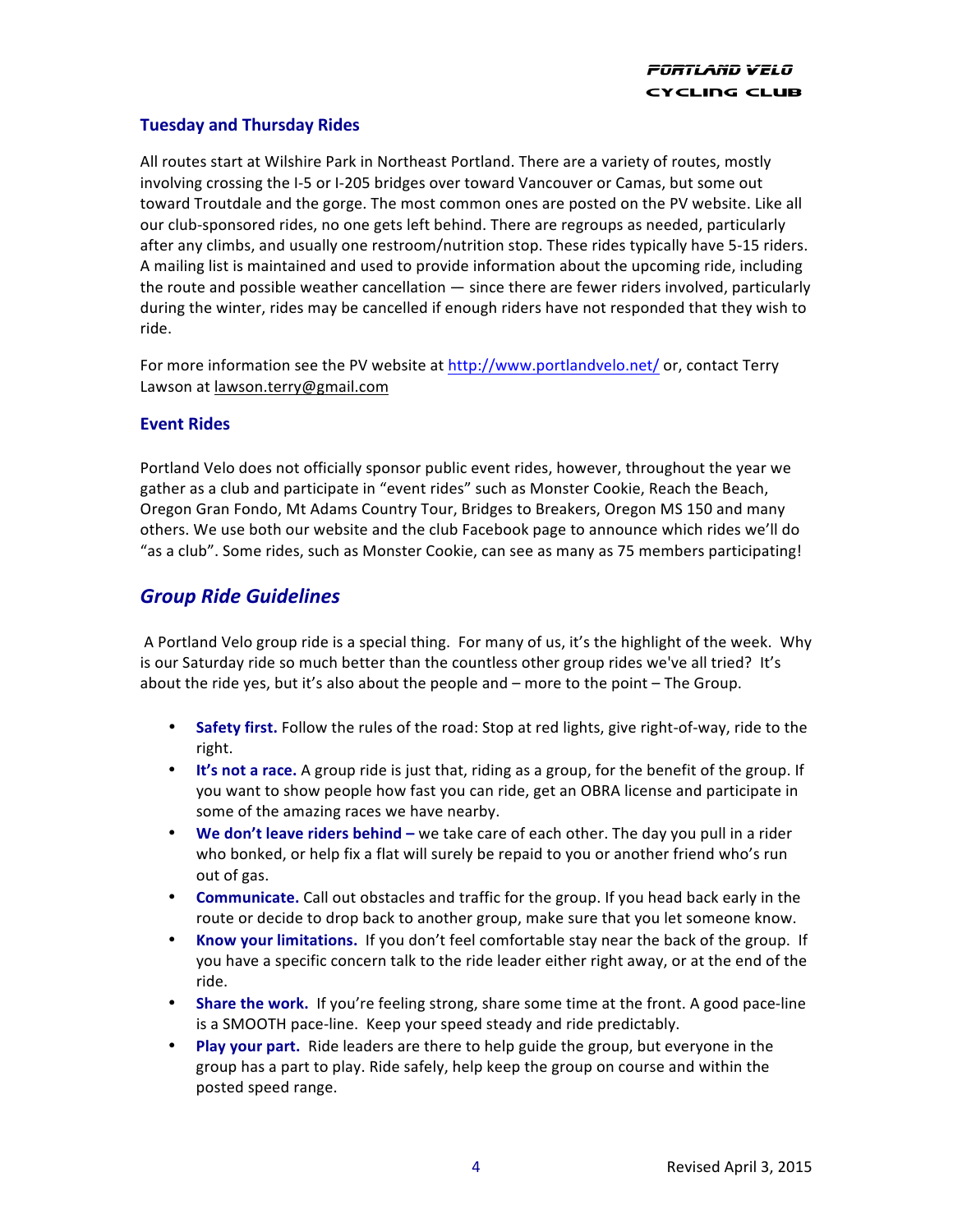- Be sociable. Make everyone feel welcome. Be friendly with those you ride with, new or well known.
- **Be open to advice.** One of the many benefits of riding in a group is getting helpful feedback from fellow riders.
- **Represent.** Like it or not, you are cycling's ambassadors. Take pride in riding safely and projecting a positive image for the club and the cycling community.

## *What NO-DROP means at Portland Velo*

The meaning of a "no-drop" ride seems pretty simple  $-$  no rider gets left behind, and groups wait at major junctions when attacks or terrain cause groups to splinter; groups will assist with mechanicals or designate riders to do so. No rider is left out on the route alone. Groups will not intentionally ride away from any rider without articulating a strategy for getting the rider back to the start. The intent is to prevent riders from getting stranded, to encourage an ethic of looking out for each other on the road, and to give new riders unfamiliar with our routes the confidence to roll with us. Additionally, the organization of our Saturday ride, where faster groups start first, allows trailing groups to essentially act as sweepers, able to pick up and/or assist any riders who happen to lose contact with their groups.

However, "no-drop" at Portland Velo also has certain expectations for individual riders, who should be prepared to:

- Choose speed groups accurately. Your group will work hard to stay together. It is not fair to expect the entire group to ride below speed to accommodate a rider who chooses too fast a group and can't keep pace. Conversely, it is not fair to push the pace of a slower group.
- **Communicate!** Call out a flat. Tell the leader or someone in your group if you are struggling with the pace; the group can slow down  $-$  or you might be asked to drop back to a slower group. Try not to simply disappear off the back, leaving the group to wonder what happened to you.
- **Be aware that you are on a "group" ride.** Within any given group, stronger riders can support those with less power, thereby encouraging a spirit of teamwork and cooperation that often leads to more camaraderie and FUN.
- **Carry a cue sheet and/or map** in the unlikely event that the group loses you.

As many experienced riders can attest, it is sometimes not so simple to define "no-drop" out on the road. Portland Velo ride leaders work hard to keep groups together, and the club as a whole promotes inclusion – but PV also counts on each and every rider to help make the group ride a "no-drop" experience for all.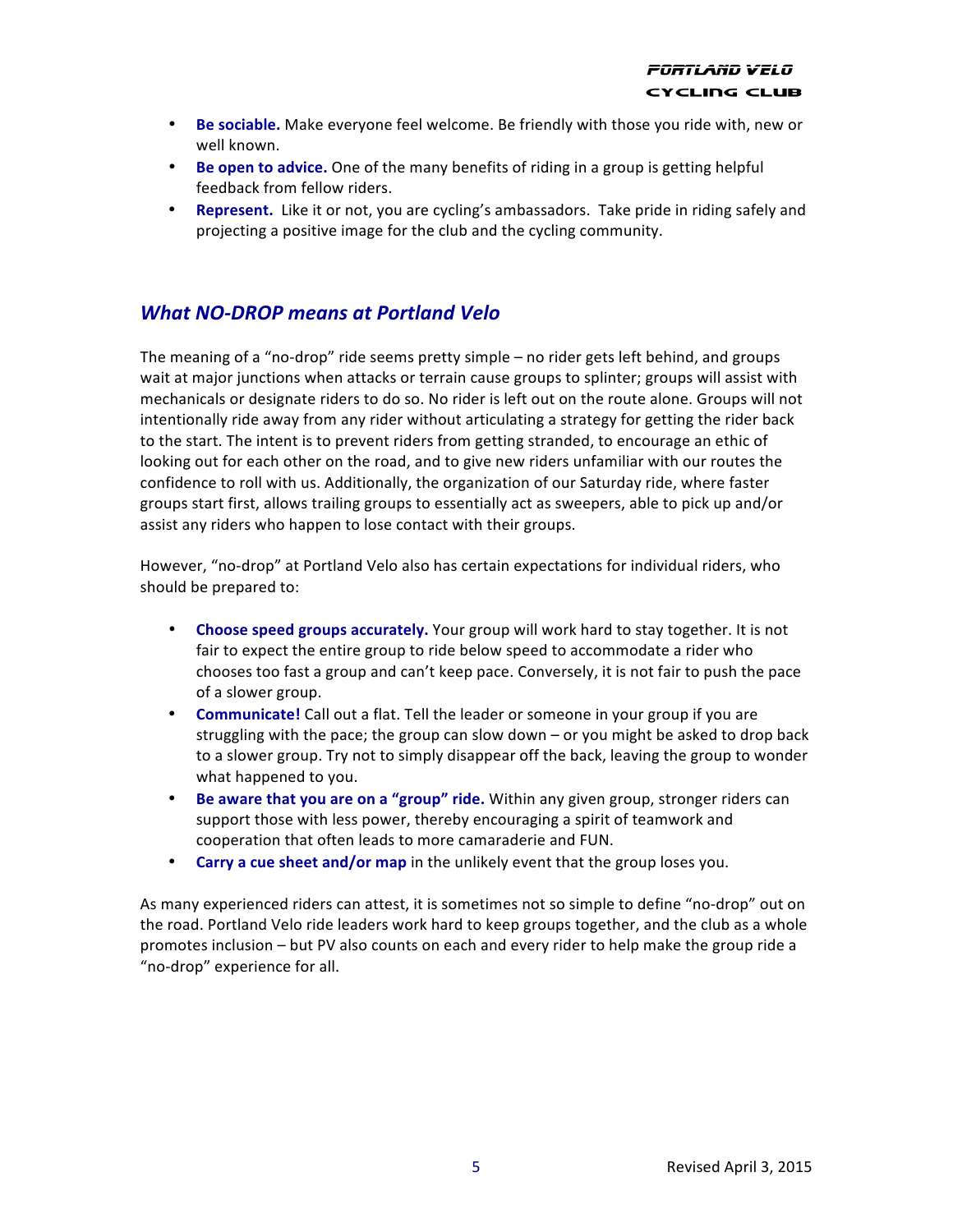## *Portland Velo Saturday Ride*

#### **Starting Line (see map below)**

Evergreen Office Park 22985 NW Evergreen Parkway Hillsboro, OR

- Start Time: 9:00am Roll Out (10:00am Dec/Jan/Feb)
- **Ride Levels:** Fit Beginner Advanced
- **Distances**: 35-50 miles

### *Saturday Ride Starting Location:*



The Saturday Ride is our largest and best-attended ride of the week and one of, if not, the largest weekly group rides in Portland. Ride distances vary from just over 30 to 50 miles and we typically alternate weeks between relatively flat to rolling routes and routes with some real climbing thrown in.

The Portland Velo Ride Leader Team leads Saturday rides. These folks have extensive cycling experience, excellent knowledge of the routes and are a great asset to our club. They keep the groups together, communicate regroup stops, assist in on-road emergencies and generally are the dedicated "faces" of Portland Velo.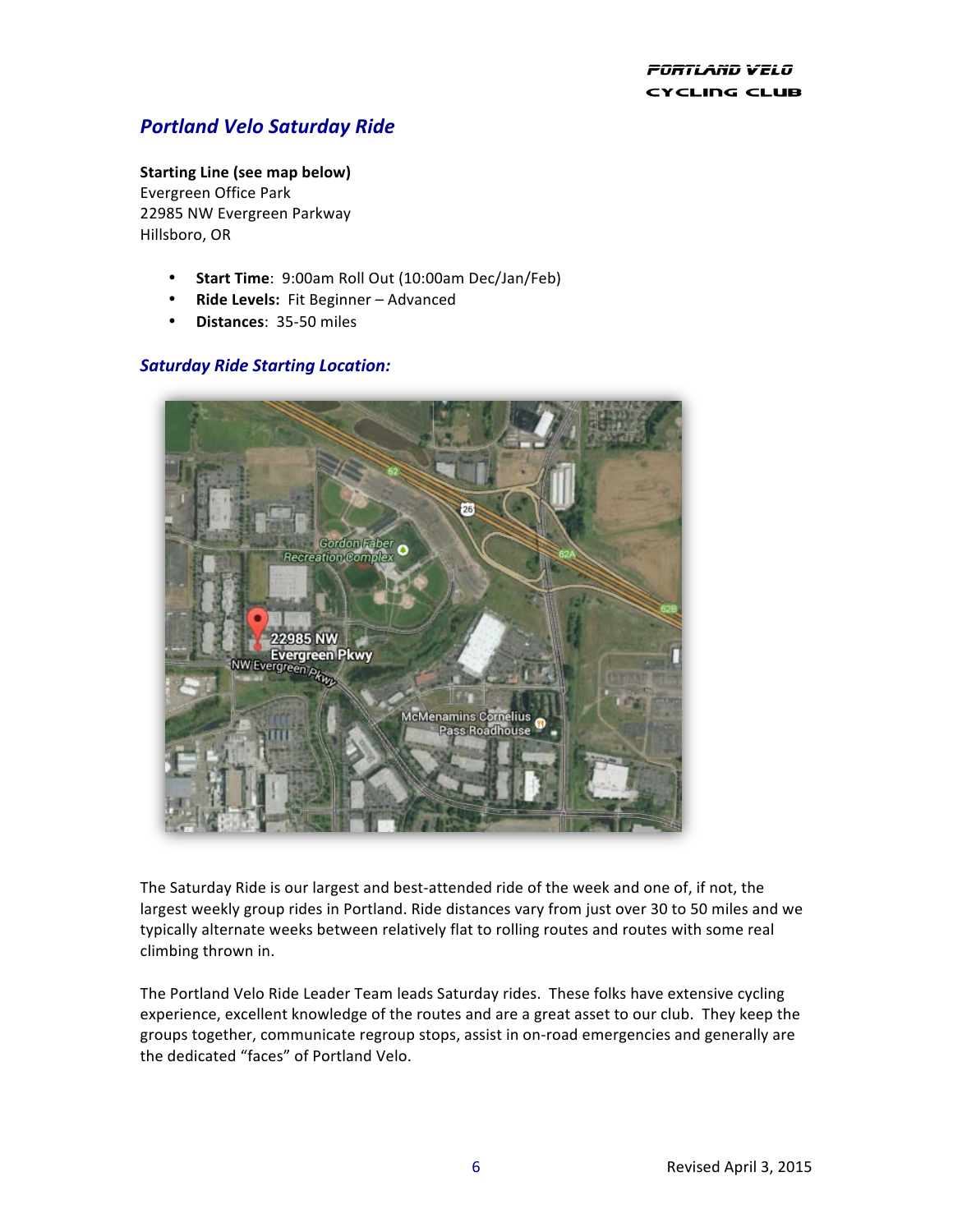Each Saturday we separate into distinct groups prior to the start of the ride, with the fastest groups leaving first. That way, if you get caught up in a group that's too fast for you, you can sit up, relax and wait for the next group to pick you up.

## **Choosing a Speed Group**

Be conservative when first riding with the club. Pick a speed group you can be comfortable in. If that works – move up as desired! The mph brackets of all groups indicate the speed to expect on flat sections. Maintaining that approximate level of effort means you will be going faster on descents or with tailwinds; and slower on climbs and into headwinds.

Our groups are set up as follows:

#### • **14-16mph**

This group rides at a moderate pace and includes numerous re-group points. The group may also stop for a quick refreshment break at some point on certain rides. If you are new to group rides and/or working on your fitness this may be the perfect group for you. On occasion this group may ride either an alternate route or a modified version of the planned route.

#### • **16-18mph**

This group rides at a steady pace and uses drafting as a way to ride in a more efficient manner. Regroups are decided on an as-needed basis by the ride leader. It is expected that you are able to maintain a consistent 16 to 18 mph speed on the flats.

#### • **18-20mph**

This is a moderate-to-fast paced group where expectations ramp up. This group rides in pace-line formation for the majority of the ride and expects those within the group to have the skills necessary for this type of group dynamic. The expectation is that you are confident about your ability to ride at this pace and that you understand how to handle yourself within a group. Regroups are at the discretion of the ride leader.

#### • **20-23mph**

This is a strong group with consistently higher speeds on all terrain. Riders are expected to be able to ride in a tight pace-line, climb well and communicate effectively with other riders in the group. Comfort with group riding and good bike handling skills are as important as being fit enough to ride at  $20+$ mph. If you have the fitness but not the riding skills, please consider riding with a different group.

#### • **Open**

The Open group is for those looking to sustain speeds in the mid-to-high 20's. It should be obvious to anyone considering this group that bike handling and fitness level need to be top notch. Tight, rotating pace-lines are the order of the day in this group and climbs are ridden hard. The speed of this group can quickly get up to 25mph and higher --so pay attention and be prepared for a seriously hard day in the saddle. On occasion this group may ride either an alternate route or a modified version the planned route (usually longer with additional climbing).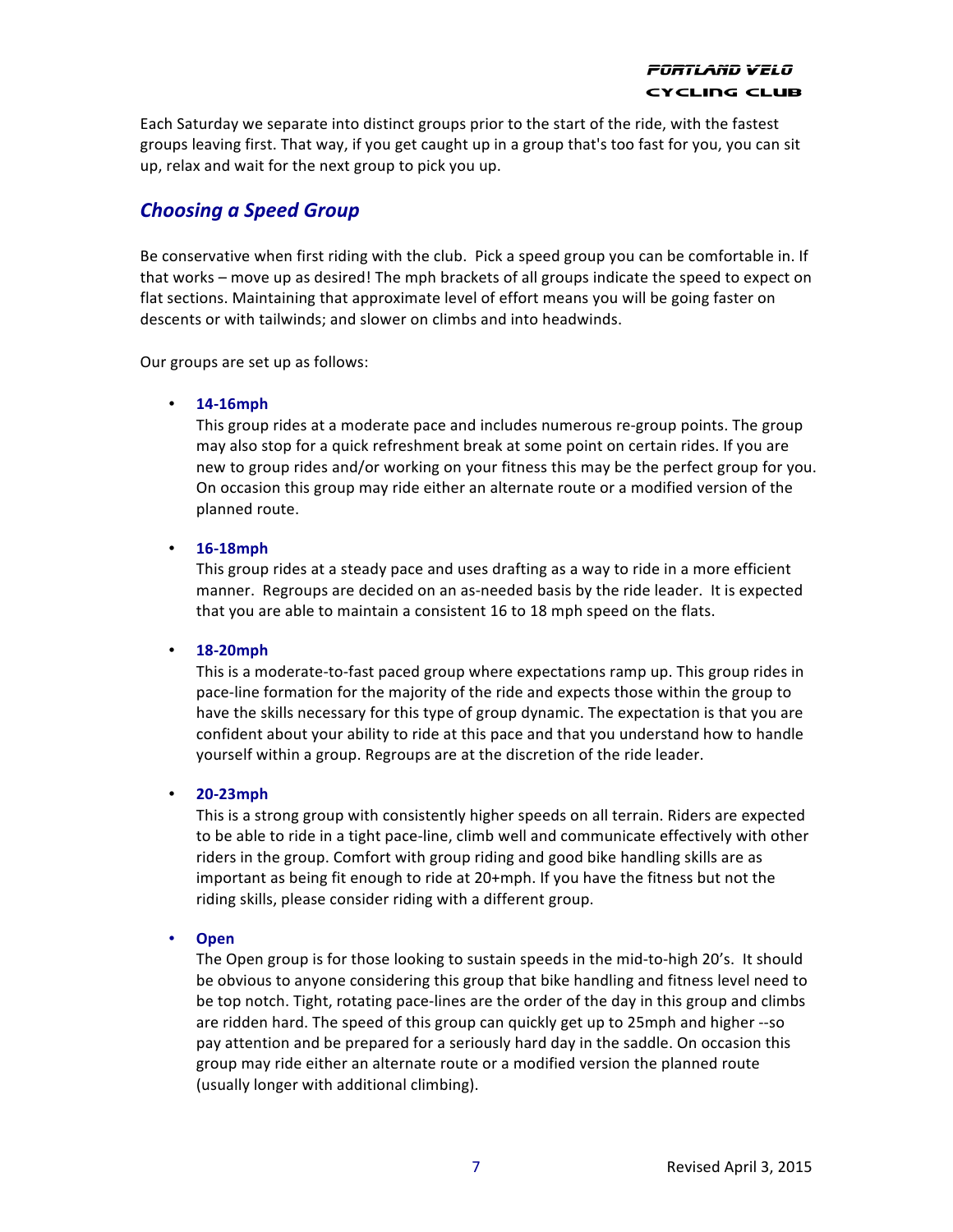## *Weekly Saturday Ride Announcements*

The weekly Saturday ride is announced each Wednesday through a ride e-mail and on the PV website. The ride e-mail and the website announcements contains a route description, downloadable files for the route map and cue sheet, Garmin files from Ride w/GPS and a link to the weekly route on the Ride w/GPS club site  $-$  to study details of route. Should the ride need to be canceled for any reason it will be posted by 8:30am (9:30am during Dec/Jan/Feb) on the PV website and the PV Facebook Group site - see Inclement Weather Policy below.

### *Weekly Ride e-Mail*

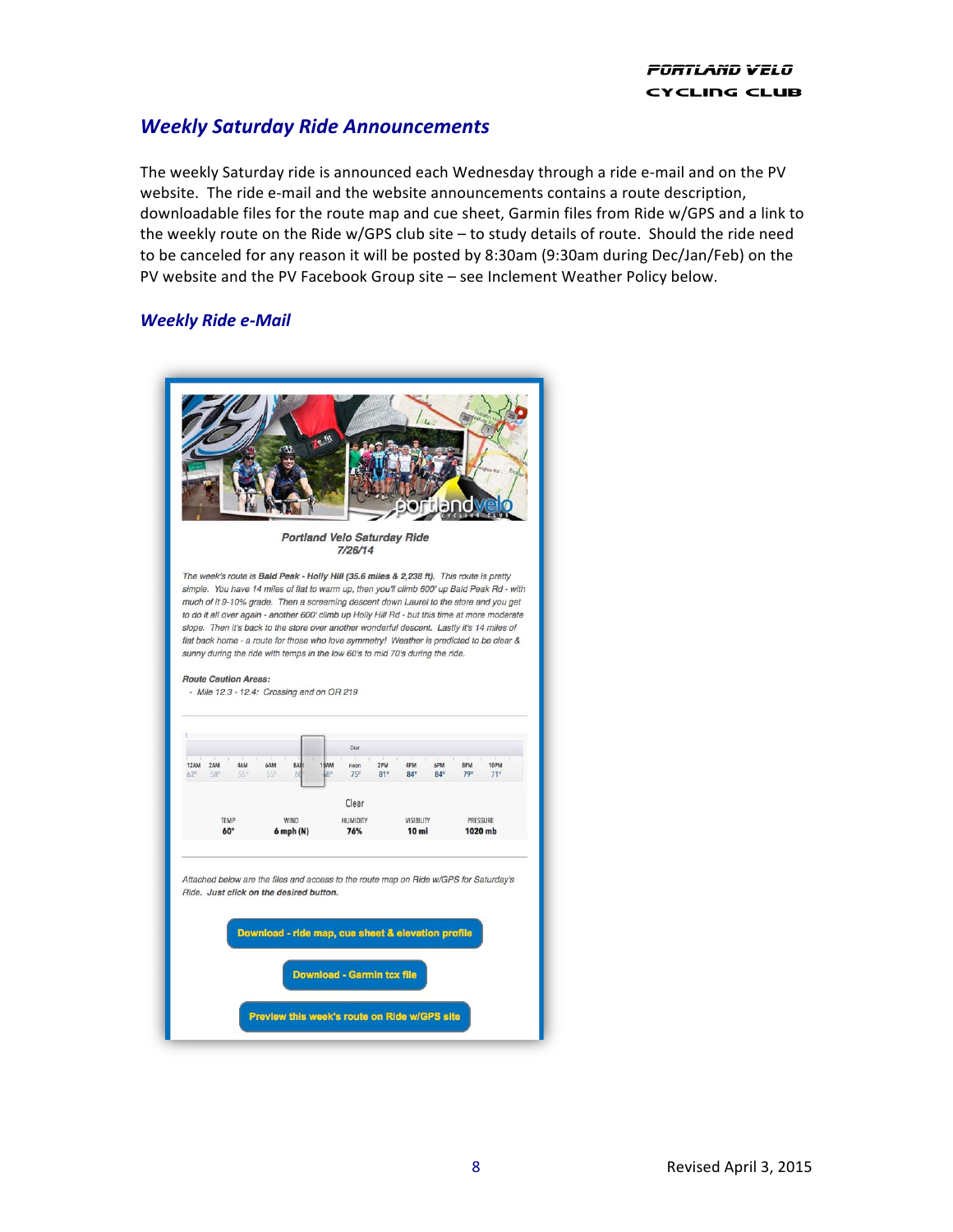### *Weekly Portland Velo Website Announcement:*

### *http://www.portlandvelo.net*





 $10/11/14$  - The route this week is: Gastonia (43.3) miles and 1,115 feet). The route initially heads west to Verboort - where we take Porter into Forest Grove. We then head out of Forest Grove on B St and follow Old 47th to the Skoggins Valley Rd store (break). We'll continue heading south on Old 47 to Gaston and then head back to Forest Grove via Spring Hill and Fern Hill - enjoy the fall colors and the open riding. From Forest Grove we take Martin to Verboort - and then home via the "Churches". The weather for this Saturday looks to be Oregon fall-like - cloudy to partly cloudy with ride temperatures between the mid 50's to mid 60's. But, hopefully no need for fenders yet.

#### Ride Map\* | GPX File\* | Ride Preview | Weather

\* Portland Velo Members only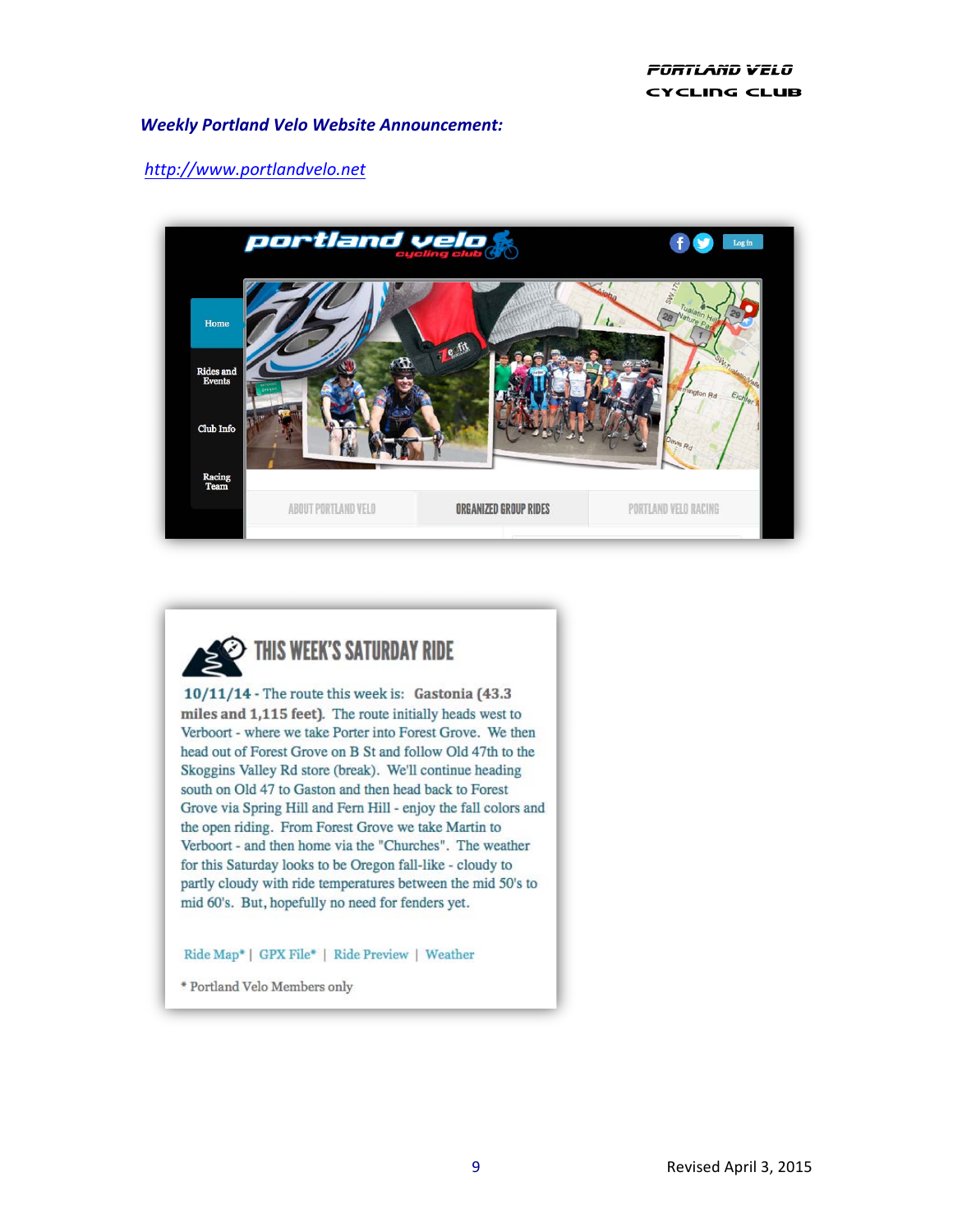### **PORTLAND VELO CYCLING CLUB**

## *Portland Velo Inclement Weather Policy*

We here at PV have the motto "It's All About the Ride!" - but sometimes Mother Nature decides that it would be best if we all stayed at home. In the Pacific Northwest we are no strangers to riding in bad weather, but heavy fog, high winds, slick road conditions and dare we say it, *snow* have sometimes hampered our ability to enjoy our famous Saturday Signature Rides.

As the season of crazy weather approaches, we've come up with the following policy for our Saturday rides:

- Decisions to cancel the PV Saturday ride will be made by 8:30 AM the day of the ride based on the weather conditions at our start location in Hillsboro.
- Reasons for canceling the ride include, but are not limited to:
	- o Heavy Fog
	- o Freezing Fog
	- $\circ$  Snow / Freezing Rain
	- o Extreme Wind Conditions
- Notice will be posted on the front page of the PV website and on the Portland Velo Facebook Group pages (https://www.facebook.com/groups/67860190290/) at or shortly after 8:30 AM the day of the ride (9:30am during Dec/Jan/Feb).
- A PV Operations member may or may not be at the start location to further notify those who missed the web posting. (Basically if someone isn't there to hand out the maps, the ride was probably canceled!)
- There will be no official club ride on days we are forced to cancel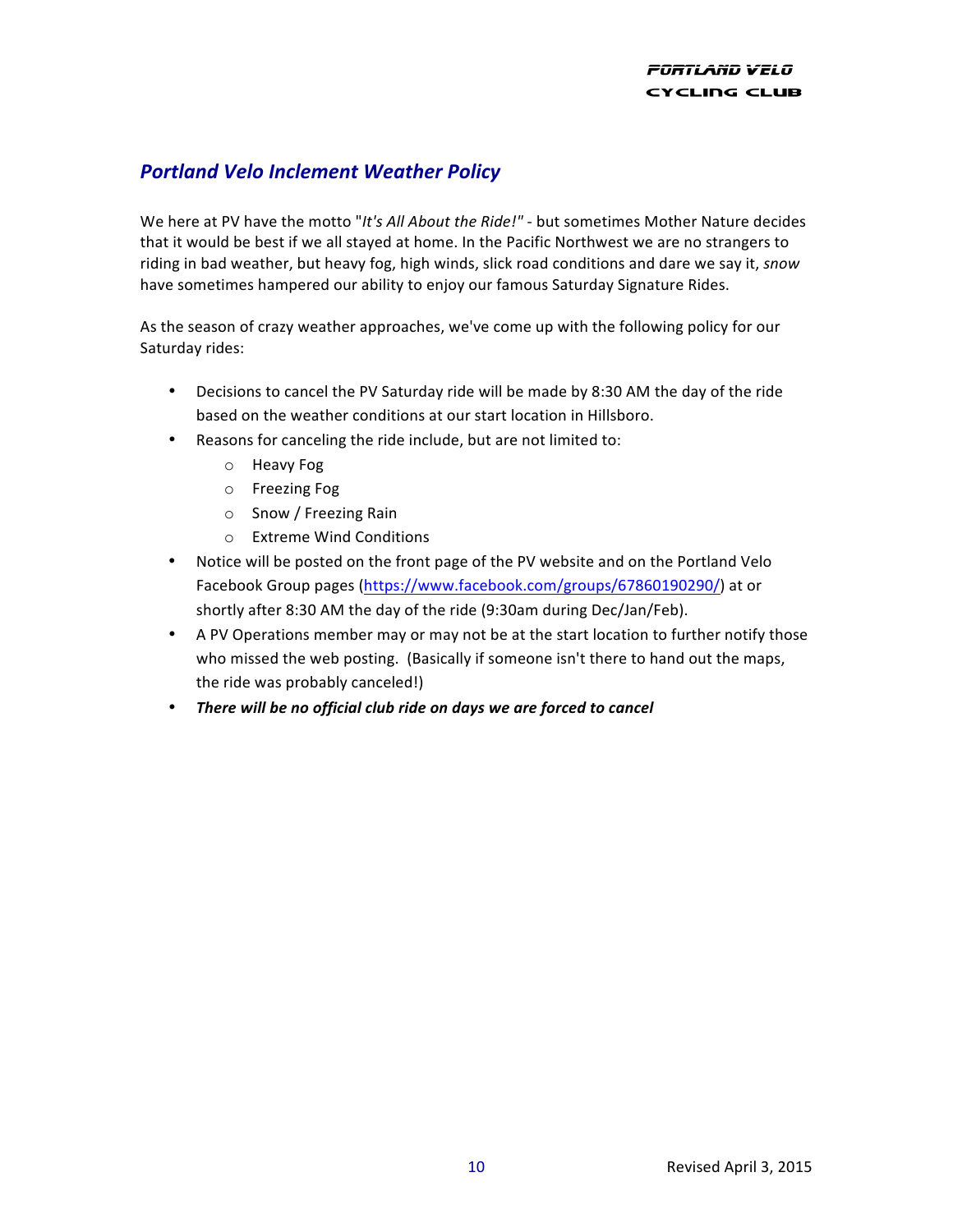### PORTLAND VELO CYCLING CLUB

## *Portland Velo Race Team*



Portland Velo also encompasses a bicycle racing team that competes in many venues statewide. The goal of Portland Velo Racing is to encourage bike riders of all abilities to try out the sport of bike racing and to support each other in becoming the best possible riders and racers in whichever discipline, or disciplines, they choose. PV Racing also helps foster the growth of cycling and establish the members of PV Racing as a perennial force on the OBRA circuit.

PV Racing members come from all walks of life and live in all parts of the city and surrounding areas. Most are looking to find a sustainable balance between family, work and leisure and live long, happy, healthy and productive lives.

In addition to road races throughout the state, PV Racing members compete at the Alpenrose velodrome, in mountain bike events in central and southern Oregon as well as at Portland International Raceway (PIR) in North East Portland. While many start the season on the road and trails, later in the year attentions may turn to the velodrome, short-track and the ever-popular cyclocross scene.

If you are interested in racing with the Portland Velo team go to the club website (racing team section) http://www.portlandvelo.net/. Racing Team membership is \$25 per year – in addition to annual club dues.

Feel free to contact the team director, Sasha Lacey (raceteam@portlandvelo.net), with any race team questions.